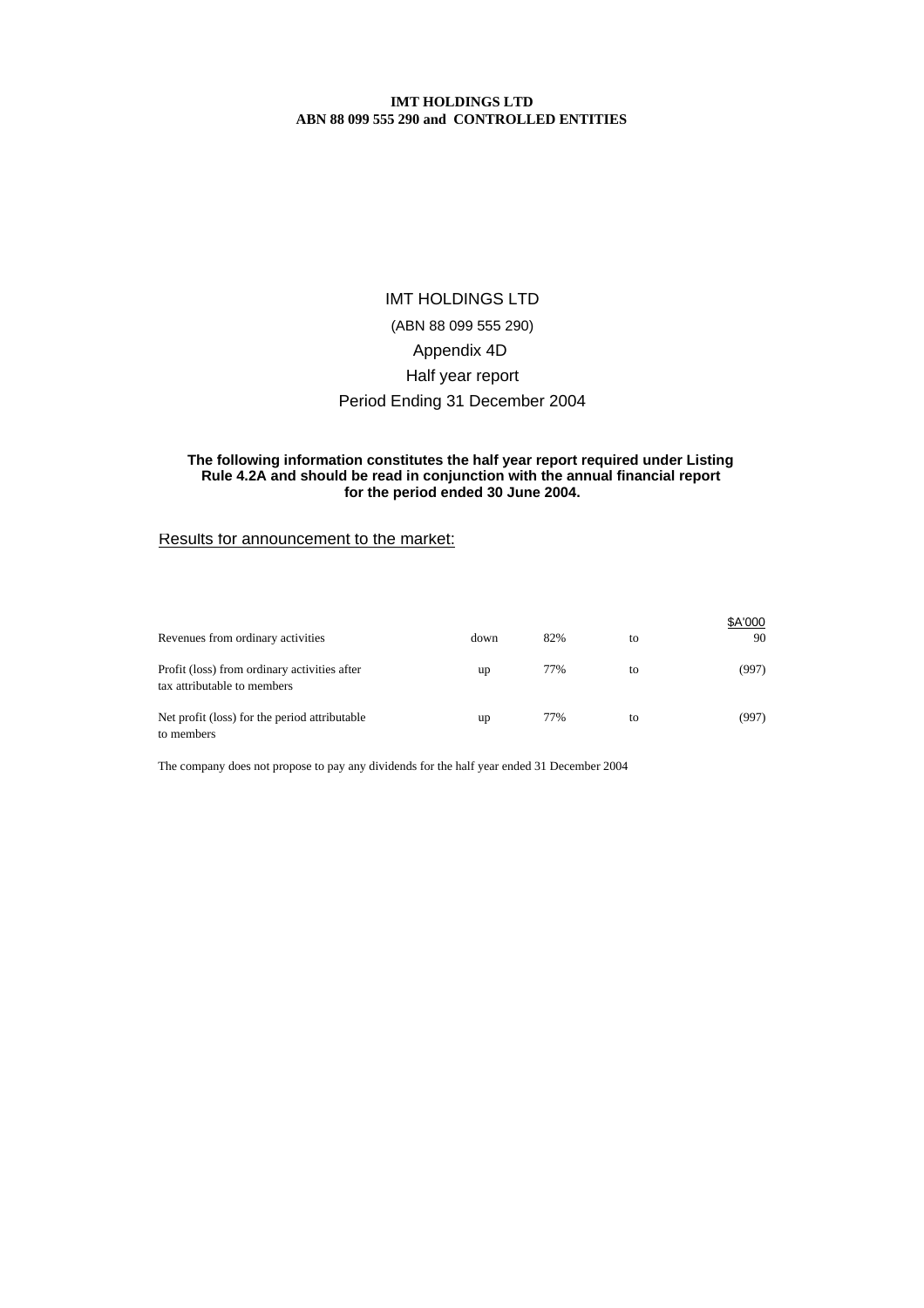# **IMT HOLDINGS LIMITED ABN 88 099 555 290**

**FINANCIAL REPORT FOR THE HALF YEAR ENDED 31 DECEMBER 2004**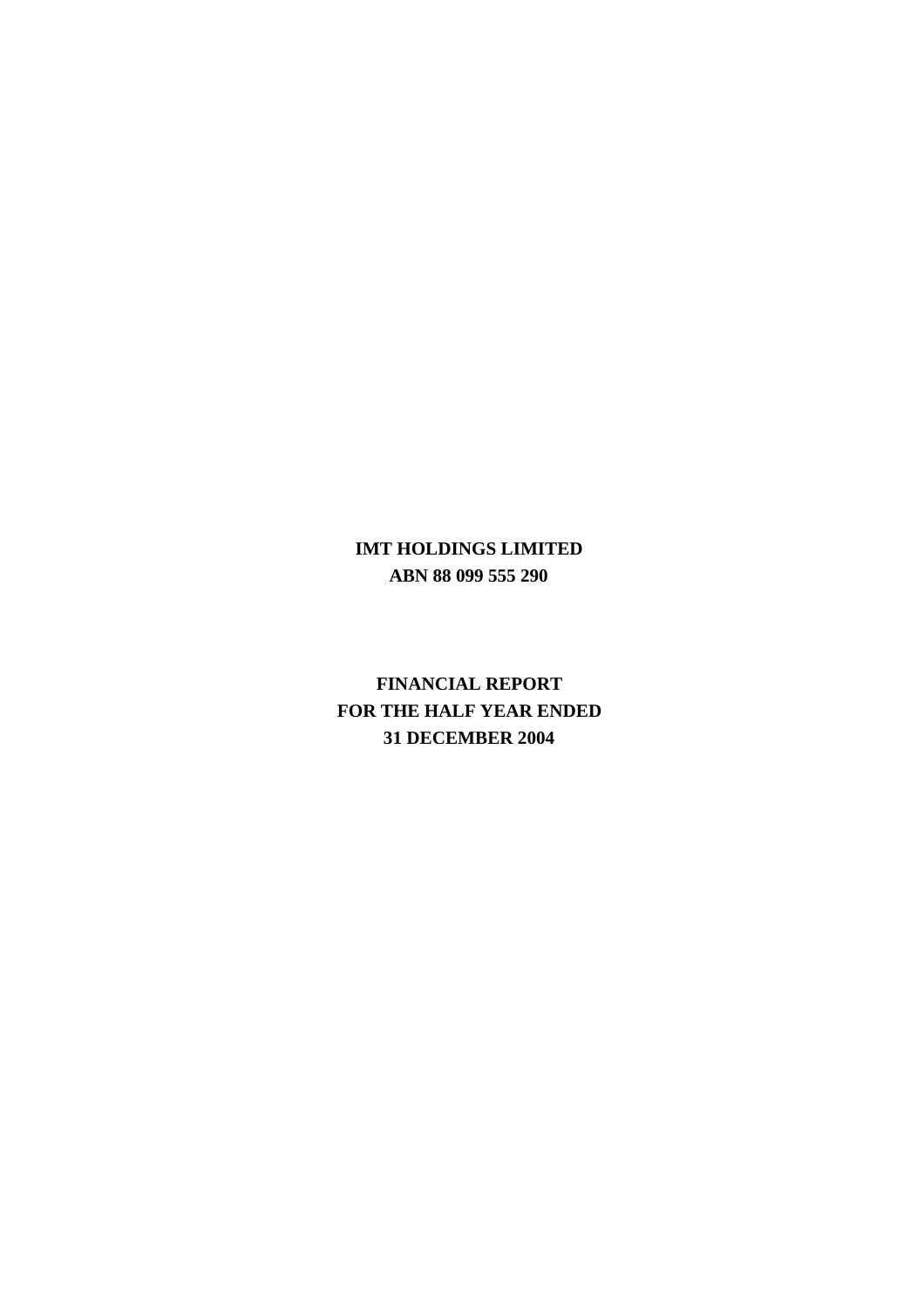# **IMT HOLDINGS LIMITED FINANCIAL REPORT FOR THE HALF YEAR ENDED 31 DECEMBER 2004**

# **INDEX**

| Directors' Report                         |                |
|-------------------------------------------|----------------|
| Auditor's Independence Declaration        | $\mathfrak{D}$ |
| <b>Statement of Financial Performance</b> | 3              |
| <b>Statement of Financial Position</b>    | 4              |
| <b>Statement of Cash Flows</b>            | 5              |
| Notes to the Financial Statements         | 6              |
| Directors' Declaration                    | 8              |
| <b>Independent Review Report</b>          | 9              |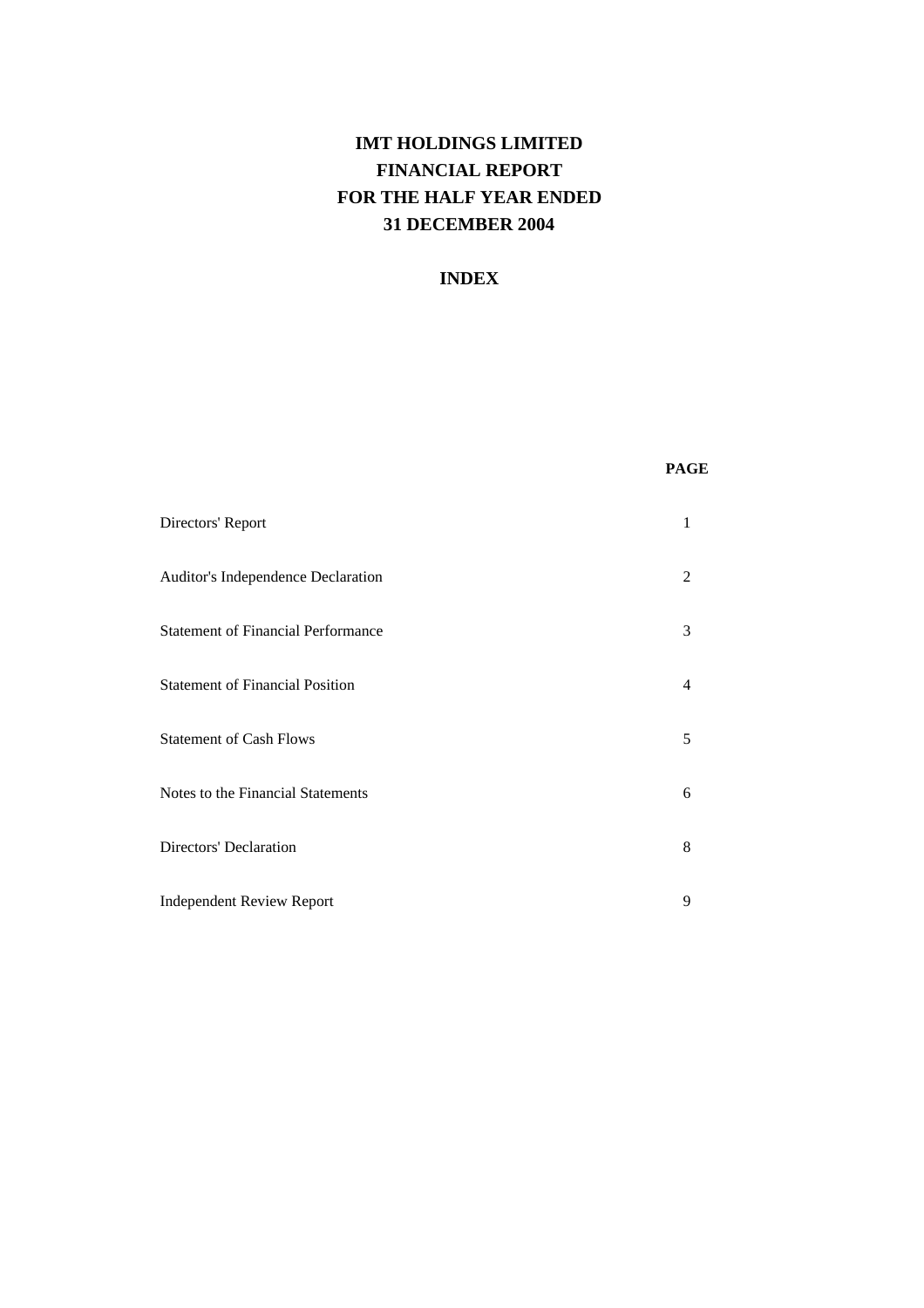# **DIRECTORS' REPORT**

Your directors submit the financial report of the economic entity for the half-year ended 31 December 2004.

### **Directors**

The names of directors who held office during or since the end of the half-year unless otherwise stated:

Dr David Garman Joel Bidois Appointed 20 December 2004 Yunhui Liu Brett Crowley

### **Operating Results**

The consolidated loss of the economic entity for the half year after providing for income tax was \$(997,533).

### **Review of Operations**

Total revenues of \$90,390 fell 82% on the previous half year reflecting the strategic withdrawal from domestic bentonite sales in October 2003. The loss before interest, tax, depreciation and amortisation of \$830,889 is up 6% on the loss recorded in the previous half year excluding, the one off adjustments in that period, for the bentonite mine writedown and divestment of the bentonite processing and sale entity.

Whilst revenue growth has been slower than anticipated the company has continued to progress its Phoslock commercialisation program during the reporting period.

Highlights include:

- Completion of negotiations with Japan's largest water treatment company for the licencing of its recently developed Phoslock pellet technology. The technology transfer process is expected to be completed by end March 2005. This product will provide the opportunity for entry to markets where a non dispersible product is required for incorporation in filter mediums. These markets include aquaria, aquaculture and treatment of commercial and domestic wastewater outflows.
- Product samples are currently under test in these regions with pilot / test sites being identified. Revenues from these activities are expected to commence in the second quarter of calendar 2005. - Completion of marketing initiatives to identify distributors / licencees in North America, South Africa, Europe and East Asia

### **Capital raising**

During the period the company issued 15m ordinary shares at an issue price of \$0.20 to provide funding to complete the company's planned development activities.

### **Auditor's Independence Declaration**

The lead auditor's independence declaration under Section 307C of the Corporations Act is set out on page 2 and forms part of the director's report for the half year ended 31 December 2004.

Signed in accordance with a resolution of the Board of Directors on 24 February 2005.

Zaman

Dr David Garman **CHAIRMAN**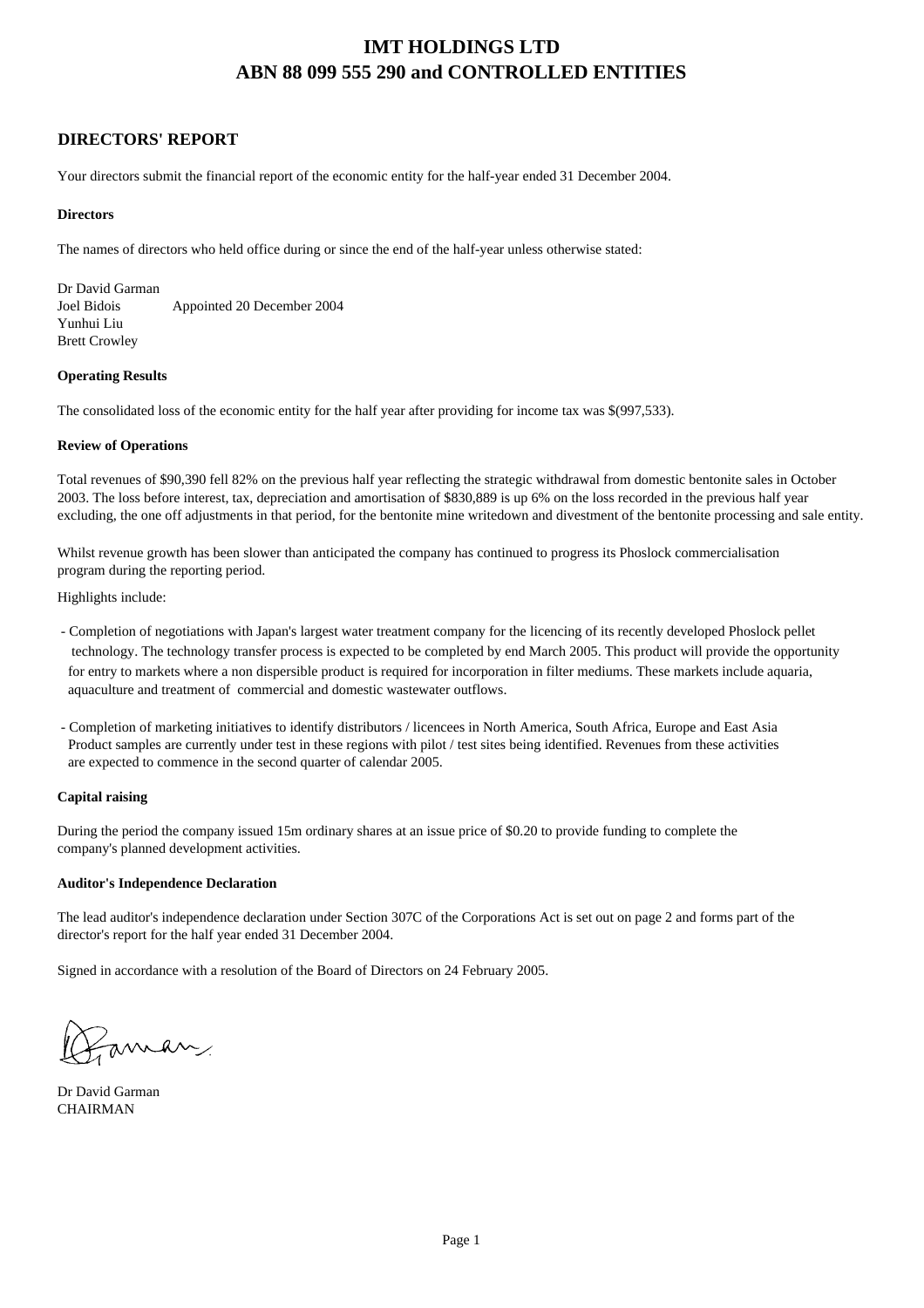

## **Auditor's Independence Declaration under Section 307C of the Corporations Act 2001**

To the directors of IMT Holdings Limited

I declare that, to the best of my knowledge and belief, in relation to the review of IMT Holdings Limited for the half year ended 31 December 2004 there have been:

- (i) no contraventions of the auditor independence requirements of the Corporations Act 2001 in relation to the review; and
- (ii) no contraventions of any applicable code of professional conduct in relation to the review.

Signed at Brisbane on 24 February 2005

William Buck

WILLIAM BUCK Chartered Accountants

Erned

MURRAY MCDONALD Lead Audit Partner

page 2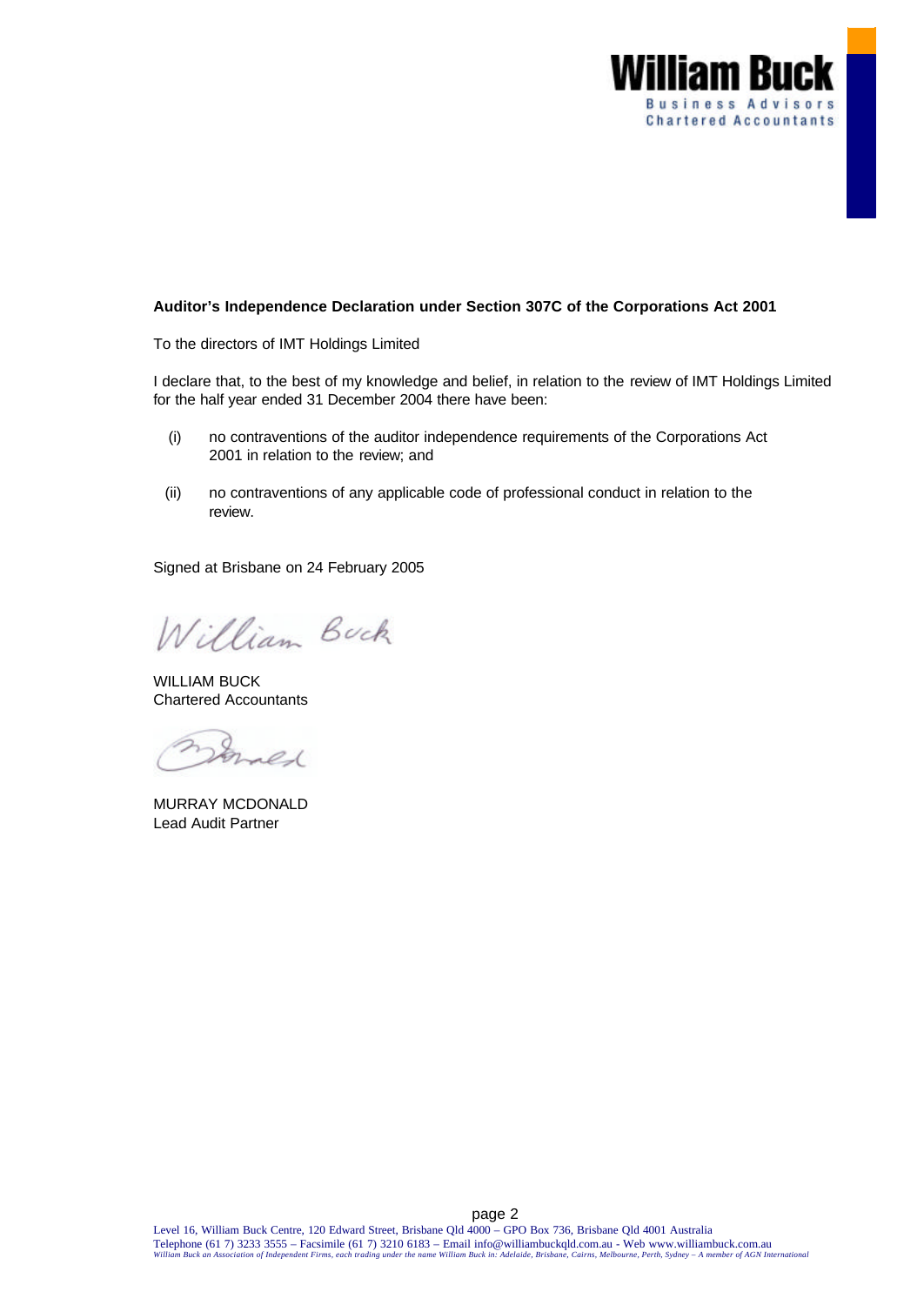# **STATEMENT OF FINANCIAL PERFORMANCE FOR THE HALF-YEAR ENDED 31 DECEMBER 2004**

|                                                          | <b>ECONOMIC ENTITY</b>     |                            |
|----------------------------------------------------------|----------------------------|----------------------------|
|                                                          | <b>31 DECEMBER</b><br>2004 | <b>31 DECEMBER</b><br>2003 |
|                                                          | \$                         | \$                         |
| Revenues from ordinary activities                        |                            |                            |
| - Sales                                                  | 39.880                     | 503,614                    |
| - Interest received                                      | 25,000                     | 5,152                      |
| - Other revenues - Royalties                             | 25,510                     | 7,000                      |
| Total operating revenue                                  | 90,390                     | 515,766                    |
| Cost of sales                                            | (62, 322)                  | (396, 202)                 |
| Borrowing costs expense                                  |                            | (21, 841)                  |
| Administrative expenses                                  | (275,960)                  | (242, 035)                 |
| Depreciation and amortisation                            | (206, 503)                 | (82, 218)                  |
| Distribution expenses                                    |                            | (139, 272)                 |
| Manpower expenses                                        | (472, 477)                 | (385, 413)                 |
| Marketing expenses                                       | (15, 871)                  | (38, 889)                  |
| Occupancy expenses                                       | (75, 818)                  | (63,708)                   |
| Other expenses from ordinary activities                  | (1,949)                    | (10, 319)                  |
| Writedown of mine to estimated recoverable amount        |                            | (4,007,380)                |
| Net gain on Sale of Controlled subsidiary                |                            | 460,212                    |
| Share of net profits / (Losses) of associates            | (16, 882)                  |                            |
| accounted for using the equity method                    |                            |                            |
| Profit/(loss) from ordinary activities before income tax |                            |                            |
|                                                          | (1,037,392)                | (4,411,300)                |
| Income tax relating to ordinary activities               | 39,859                     | 53,855                     |
| Net profit/(loss) attributable to members of the parent  |                            |                            |
| entity                                                   | (997, 533)                 | (4,357,445)                |
|                                                          |                            |                            |
| Total changes in equity other than those resulting from  |                            |                            |
| transactions with owners as owners                       | (997, 533)                 | (4,357,445)                |
| Basic earnings per share (cents per share)               | (1.05)                     | (5.15)                     |
| Diluted earnings per share (cents per share)             | (1.05)                     | (5.15)                     |
|                                                          |                            |                            |
| NTA per share (cents per share)                          | 5.75                       | 4.44                       |
|                                                          | Page 3                     |                            |

*The accompanying notes form part of this financial report.*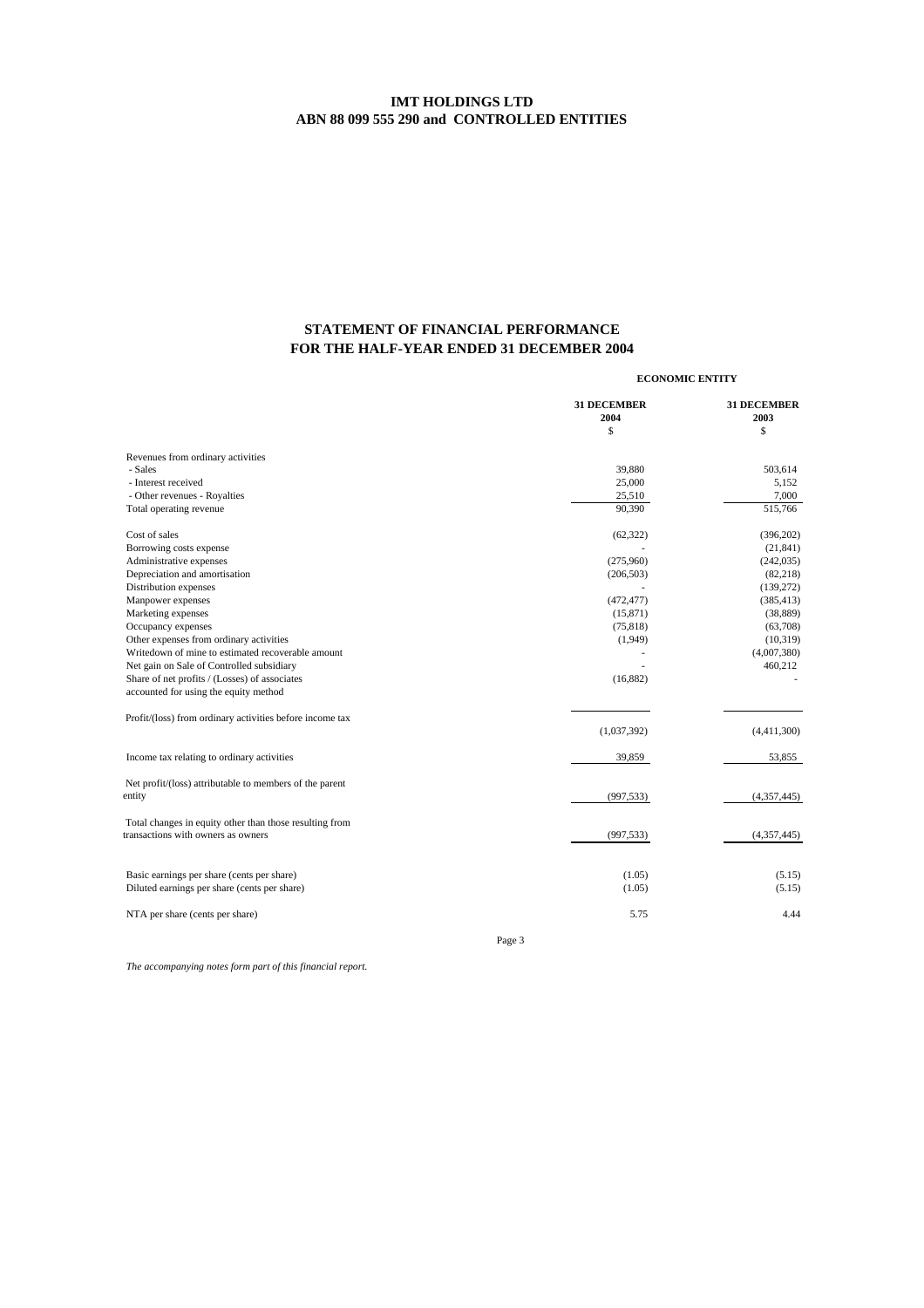# **STATEMENT OF FINANCIAL POSITION AS AT 31 DECEMBER 2004**

**ECONOMIC ENTITY**

|                                                   | <b>31 DECEMBER</b> | <b>30 JUNE</b> |
|---------------------------------------------------|--------------------|----------------|
|                                                   | 2004               | 2004           |
|                                                   | \$                 | \$             |
| <b>CURRENT ASSETS</b>                             |                    |                |
| Cash assets                                       | 2,322,439          | 664,469        |
| Receivables                                       | 51,543             | 37,669         |
| Inventories                                       | 62,778             | 37,021         |
| Other assets                                      | 51,874             | 13,394         |
| <b>TOTAL CURRENT ASSETS</b>                       | 2,488,634          | 752,553        |
| <b>NON-CURRENT ASSETS</b>                         |                    |                |
| Investments accounted for using the equity method | 9,764              | 154,535        |
| Property, plant, and equipment                    | 3,425,969          | 3,417,355      |
| Other financial assets                            | 136,804            | 1,099          |
| Intangible assets                                 | 2,280,286          | 2,327,785      |
| Other                                             | 305,558            | 317,780        |
| TOTAL NON-CURRENT ASSETS                          | 6,158,381          | 6,218,554      |
| <b>TOTAL ASSETS</b>                               | 8,647,015          | 6,971,107      |
| <b>CURRENT LIABILITIES</b>                        |                    |                |
| Payables                                          | 193,517            | 297,184        |
| Provisions                                        | 155,152            | 122,354        |
| <b>TOTAL CURRENT LIABILITIES</b>                  | 348,669            | 419,538        |
| <b>TOTAL LIABILITIES</b>                          | 348,669            | 419,538        |
| <b>NET ASSETS</b>                                 | 8,298,346          | 6,551,569      |
| <b>EQUITY</b>                                     |                    |                |
| Contributed equity                                | 16,627,970         | 13,876,370     |
| Reserves                                          | (5,739)            | 1,552          |
| Retained profits (Accumulated losses)             | (8,323,885)        | (7,326,353)    |
| <b>TOTAL EQUITY</b>                               | 8,298,346          | 6,551,569      |
|                                                   |                    |                |

*The accompanying notes form part of this financial report.*

Page 4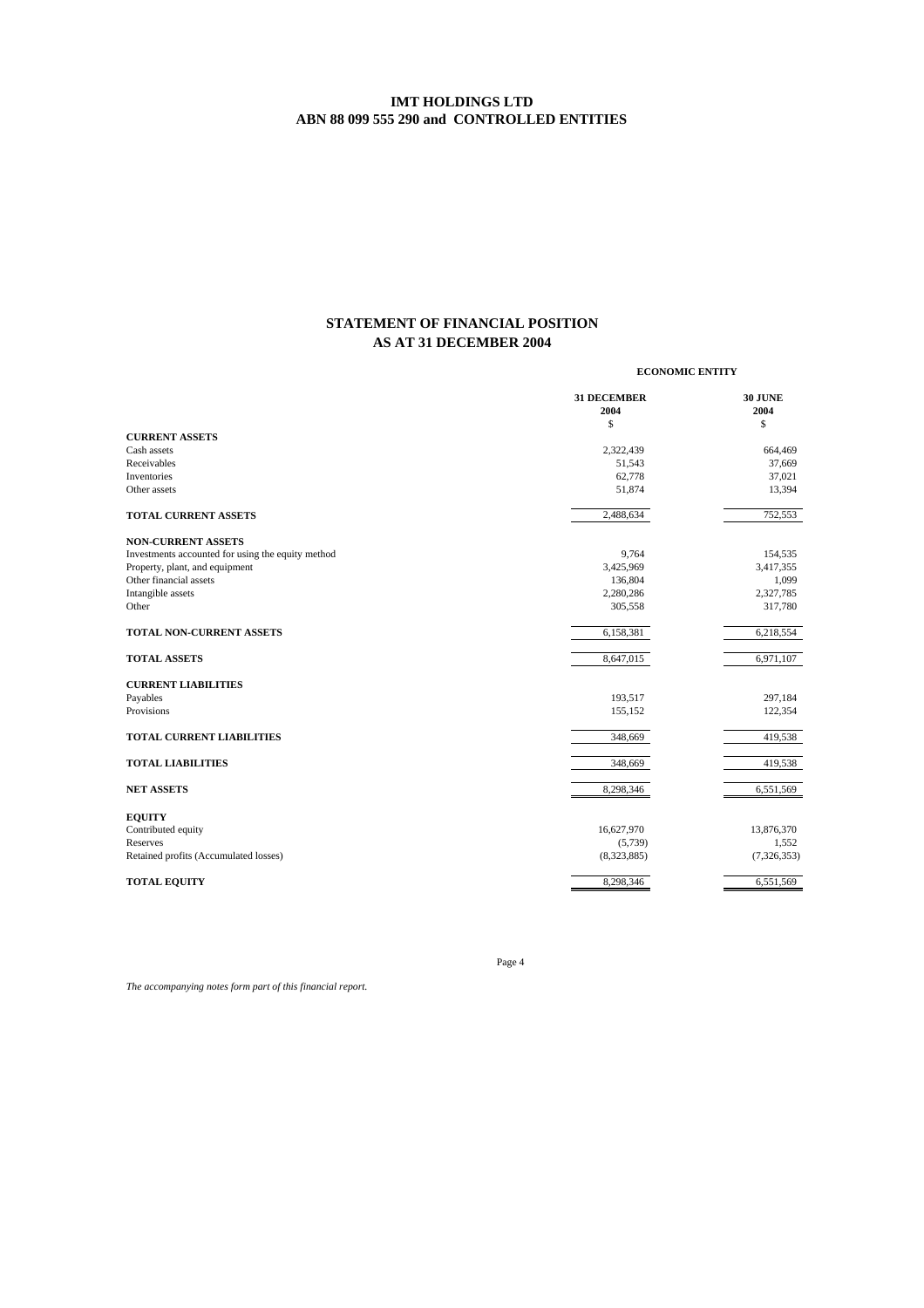# **FOR THE HALF-YEAR ENDED 31 DECEMBER 2004 STATEMENT OF CASH FLOWS**

|                                                                                                                                                     | <b>ECONOMIC ENTITY</b>                                     |                                                                 |  |
|-----------------------------------------------------------------------------------------------------------------------------------------------------|------------------------------------------------------------|-----------------------------------------------------------------|--|
|                                                                                                                                                     | <b>31 DECEMBER</b><br>2004<br><b>Inflows</b><br>(Outflows) | <b>31 DECEMBER</b><br>2003<br><b>Inflows</b><br>(Outflows)      |  |
| <b>CASH FLOWS FROM OPERATING ACTIVITIES</b>                                                                                                         | \$                                                         | \$                                                              |  |
| Receipts from customers<br>Payments to suppliers and employees<br>Interest received<br>Tax (payments)/receipts<br>Other income<br>Borrowing costs   | 77,256<br>(1,089,879)<br>24,999<br>37,050<br>46,508        | 741,525<br>(1,442,070)<br>5,115<br>53,855<br>70,660<br>(8, 143) |  |
| Net Cash from Operating Activities                                                                                                                  | (904, 066)                                                 | (579, 058)                                                      |  |
| <b>CASH FLOWS FROM INVESTMENT ACTIVITIES</b>                                                                                                        |                                                            |                                                                 |  |
| Proceeds from disposal of entity<br>Proceeds from sale of non current assets<br>Payments for property, plant & equipment<br>Loans to other entities | (156, 468)<br>(24,967)                                     | 247,461<br>3,065<br>(148, 155)                                  |  |
| Net Cash from Investing Activities                                                                                                                  | (181, 435)                                                 | 102,371                                                         |  |
| <b>CASH FLOWS FROM FINANCING ACTIVITIES</b>                                                                                                         |                                                            |                                                                 |  |
| Proceeds from share issues<br>Payment of listing costs<br>Proceeds from borrowings<br>Repayment of borrowings                                       | 2,850,000<br>(98, 400)                                     | 346,227<br>(15,706)                                             |  |
| Net Cash from Finance Activities                                                                                                                    | 2,751,600                                                  | 330,521                                                         |  |
| Net Increase (Decrease) in Cash Held                                                                                                                | 1,666,099                                                  | (146, 166)                                                      |  |
| Cash at Beginning of the Financial Period<br>Exchange rate adjustments                                                                              | 664,469<br>(8,129)                                         | 517,447                                                         |  |
| Cash at the End of the Financial Period                                                                                                             | 2,322,439                                                  | 371,281                                                         |  |

Page 5

*The accompanying notes form part of this financial report.*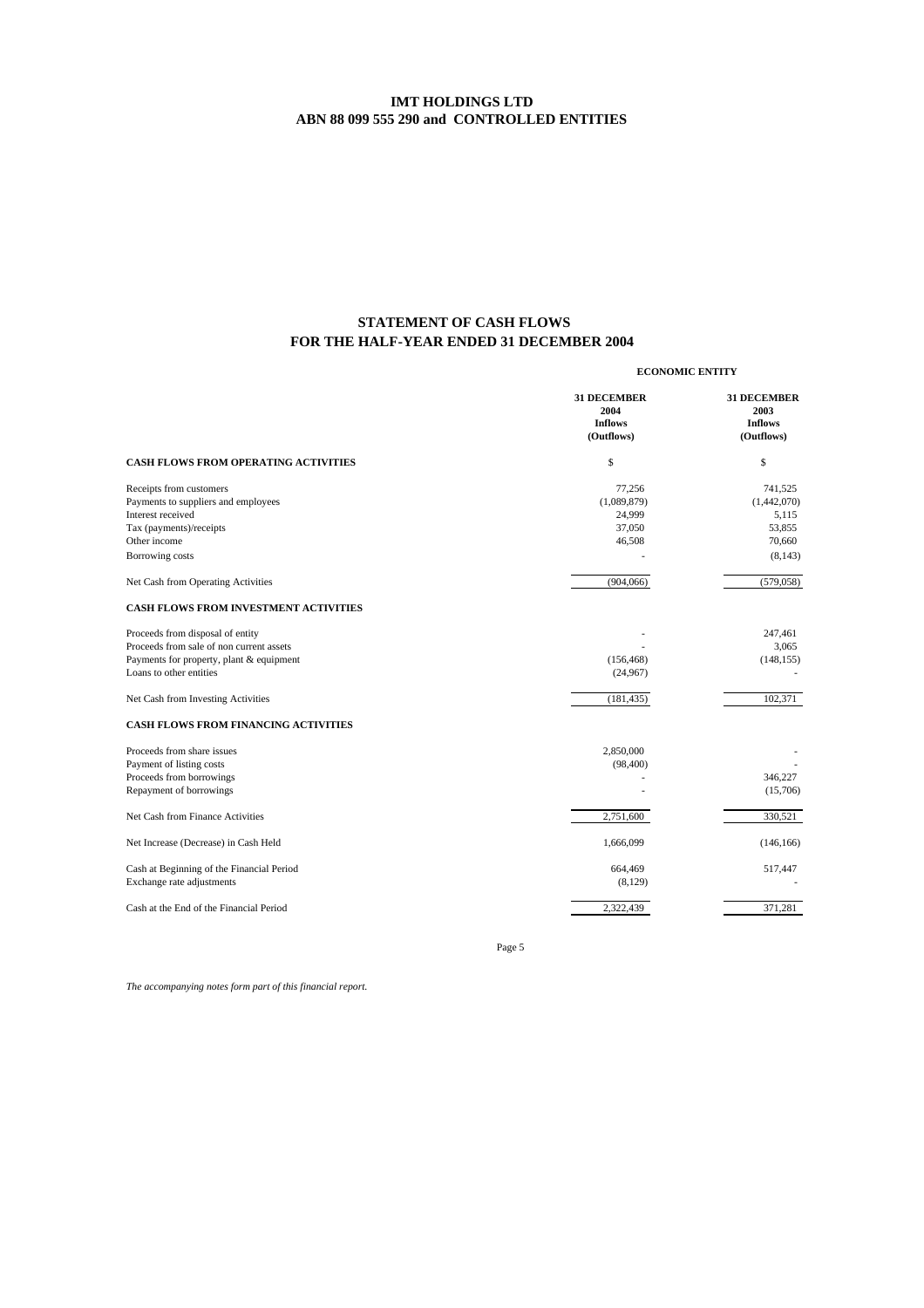### **NOTES TO AND FORMING PART OF THE ACCOUNTS FOR THE HALF-YEAR ENDED 31 DECEMBER 2004**

#### **NOTE 1 - BASIS OF PREPARATION**

The half-year consolidated financial statements are a general purpose financial report prepared in accordance with the requirements of the Corporations Act 2001, Accounting Standard AASB 1029: Interim Financial Reporting, Urgent Issues Group Consensus Views and other authoritative pronouncements of the Australian Accounting Standards Board.

It is recommended that this financial report be read in conjunction with the annual financial report for the year ended 30 June 2004 and any public announcements made by IMT Holdings Limited and its controlled entities during the half-year in accordance with continuous disclosure requirements arising under the Corporations Act 2001.

The accounting policies have been consistently applied by the entities in the economic entity and are consistent with those applied in the 30 June 2004 annual report.

The half-year report does not include full disclosures of the type normally included in an annual financial report.

#### **Adoption of Australian Equivalents to International Financial Reporting Standards**

IMT Holdings Ltd has commenced transitioning its accounting policies and financial reporting from current Australian Standards to Australian equivalents of International Financial Reporting Standards (IFRS). As IMT Holdings Ltd has a 30 June year end, priority has been given to considering the preparation of an opening balance sheet in accordance with AASB equivalents to IFRS as at 1 July 2004. This will form the basis of accounting for Australian equivalents of IFRS in the future and is required when IMT Holdings Ltd prepares its first fully IFRS compliant financial report for the year ended 30 June 2006. Set out below are the key areas where accounting policies will change and may have an impact on the financial report of IMT Holdings

#### *Internally Generated Brands*

Under the pending AASB 138: *Intangible Assets*, internally generated brands may not be capitalised to the statement of financial position, but should be expensed in the period in which they are incurred. Current accounting policy is to capitalise these costs and amortise them over the period in which their benefit is expected to be realised. The result of this change will be to derecognise the patents and trademarks that currently are recorded as intangible assets, with an adjustment being made to opening retained earnings.

#### *Research and Development Expenditure*

Pending standard AASB 138: *Intangible Assets* further requires that costs associated with research be expensed in the period in which they are incurred. In terms of current policy, research costs are capitalised to the statement of financial position where it is expected beyond any reasonable doubt that sufficient future benefits will be derived so as to recover these deferred costs.

#### *Impairment of Assets*

The economic entity currently determines the recoverable amount of an asset on the basis of discounted net cash flows that will be received from the assets use and subsequent disposal. In terms of pending AASB 136: *Impairment of Assets*, the recoverable amount of an asset will be determined as the higher of fair value less costs to sell and value in use. It is likely that this change in accounting policy will lead to impairments being recognised, more often than under the existing policy.

#### *Non-current Investments*

Under the pending AASB 139: *Financial Instruments: Recognition and Measurement* , financial instruments that are classified as available for sale instruments must be carried at fair value. Unrealised gains or losses may be recognised either in income or directly to equity. Current accounting policy is to measure non-current investments at cost, with an annual review by directors to ensure that the carrying amounts are not in excess of the recoverable value of the instrument.

#### *Income Tax*

Currently, the Company adopts the liability method of tax-effect accounting whereby the income tax expense is based on the accounting profit adjusted for any permanent differences. Timing differences are currently brought to account as either a provision for deferred income tax or future income tax benefit. Under the Australian equivalent to IAS 12, the entity will be required to adopt a balance sheet approach under which temporary differences are identified for each asset and liability rather than the effects of the timing and permanent differences between taxable income and accounting profit.

### **NOTE 2 - PROFIT FROM ORDINARY ACTIVITIES**

| <b>31 DECEMBER</b><br>2004<br>\$ | <b>31 DECEMBER</b><br>2003<br>\$ |
|----------------------------------|----------------------------------|
|                                  |                                  |
|                                  |                                  |
|                                  |                                  |
|                                  |                                  |
|                                  |                                  |
| (16,882)                         |                                  |
|                                  |                                  |
|                                  |                                  |
|                                  |                                  |
|                                  |                                  |
|                                  |                                  |
|                                  | (4,007,380)                      |
|                                  | (682, 725)                       |
|                                  | 1.142.937                        |
|                                  |                                  |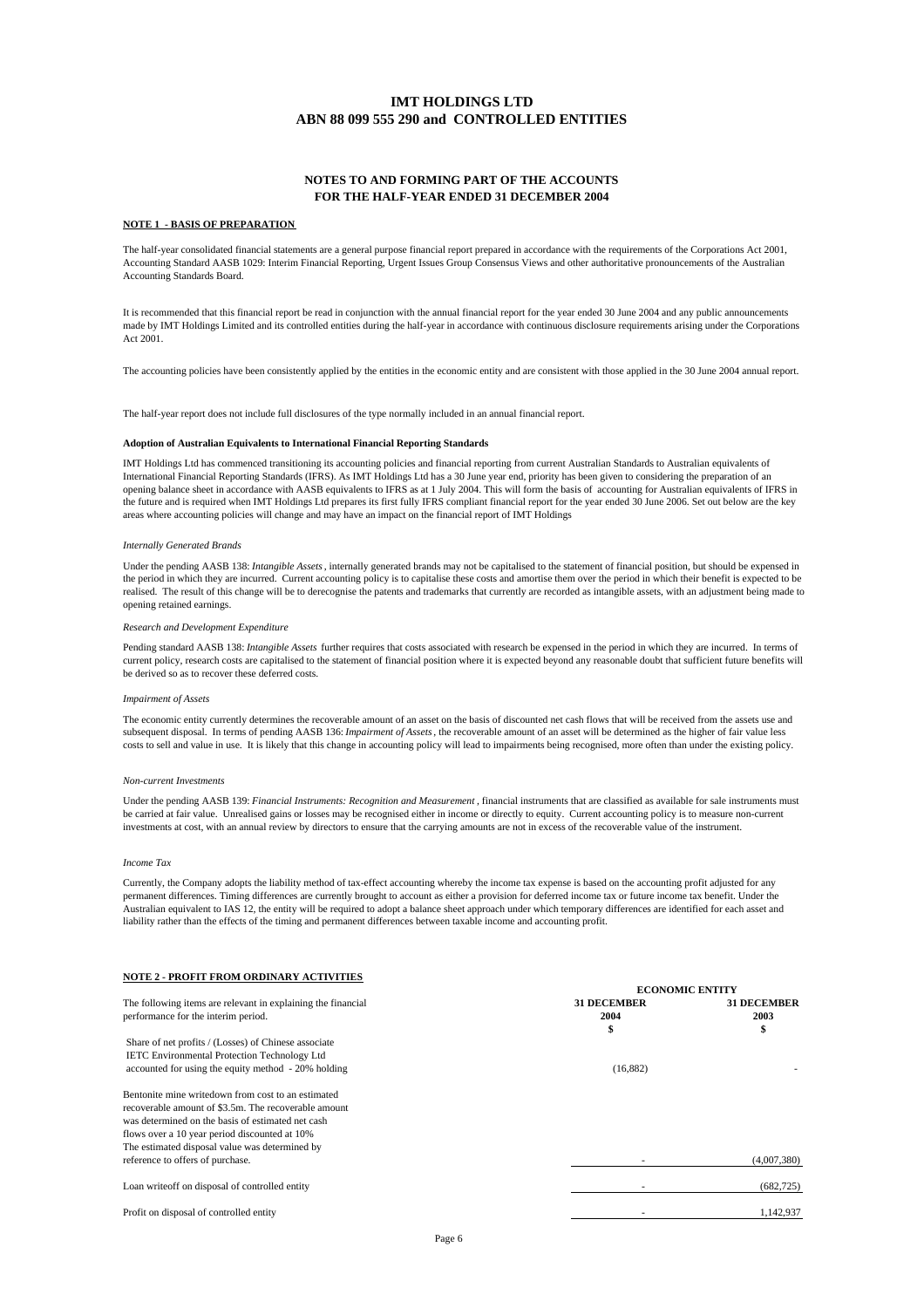### **NOTE 3 - INCOME TAX**

During the period a cash rebate of \$39,859 was received under the Federal government's R&D tax offset scheme

### **NOTE 4 - SEGMENT INFORMATION**

Primary Reporting - Business segments

|                                                   |           | <b>Environmental Technologies</b> |            | <b>Bentonite Mining</b> |             | <b>Economic Entity</b> |  |
|---------------------------------------------------|-----------|-----------------------------------|------------|-------------------------|-------------|------------------------|--|
|                                                   | 2004      | 2003                              | 2004       | 2003                    | 2004        | 2003                   |  |
|                                                   | \$        | \$                                | \$         | \$                      | ¢<br>C      | \$                     |  |
| Segment Revenue                                   | 25,800    |                                   | 39,590     | 510,614                 | 65,390      | 510,614                |  |
| Unallocated revenues                              |           |                                   |            |                         | 25,000      | 5,152                  |  |
| Total operating revenues                          | 25,800    |                                   | 39.590     | 510,614                 | 90.390      | 515,766                |  |
| <b>Segment Result</b>                             | (712.764) | (135, 575)                        | (113, 344) | (3,916,816)             | (826, 108)  | (4,052,391)            |  |
| Unallocated expenses                              |           |                                   |            |                         | (211, 284)  | (358,909)              |  |
| Profit from ordinary activities before income tax |           |                                   |            |                         | (1,037,392) | (4,411,300)            |  |
|                                                   |           |                                   |            |                         |             |                        |  |

### **NOTE 5 - CONTINGENT LIABILITIES**

There has been no change in contingent liabilities since the last annual reporting date.

### **NOTE 6 - EVENTS SUBSEQUENT TO REPORTING DATE**

On 10 January 2005 the company contributed USD\$250,000 in share capital to establish a controlling interest, 51%, in the US Licencee entity Purezza Marketing Inc

Page 7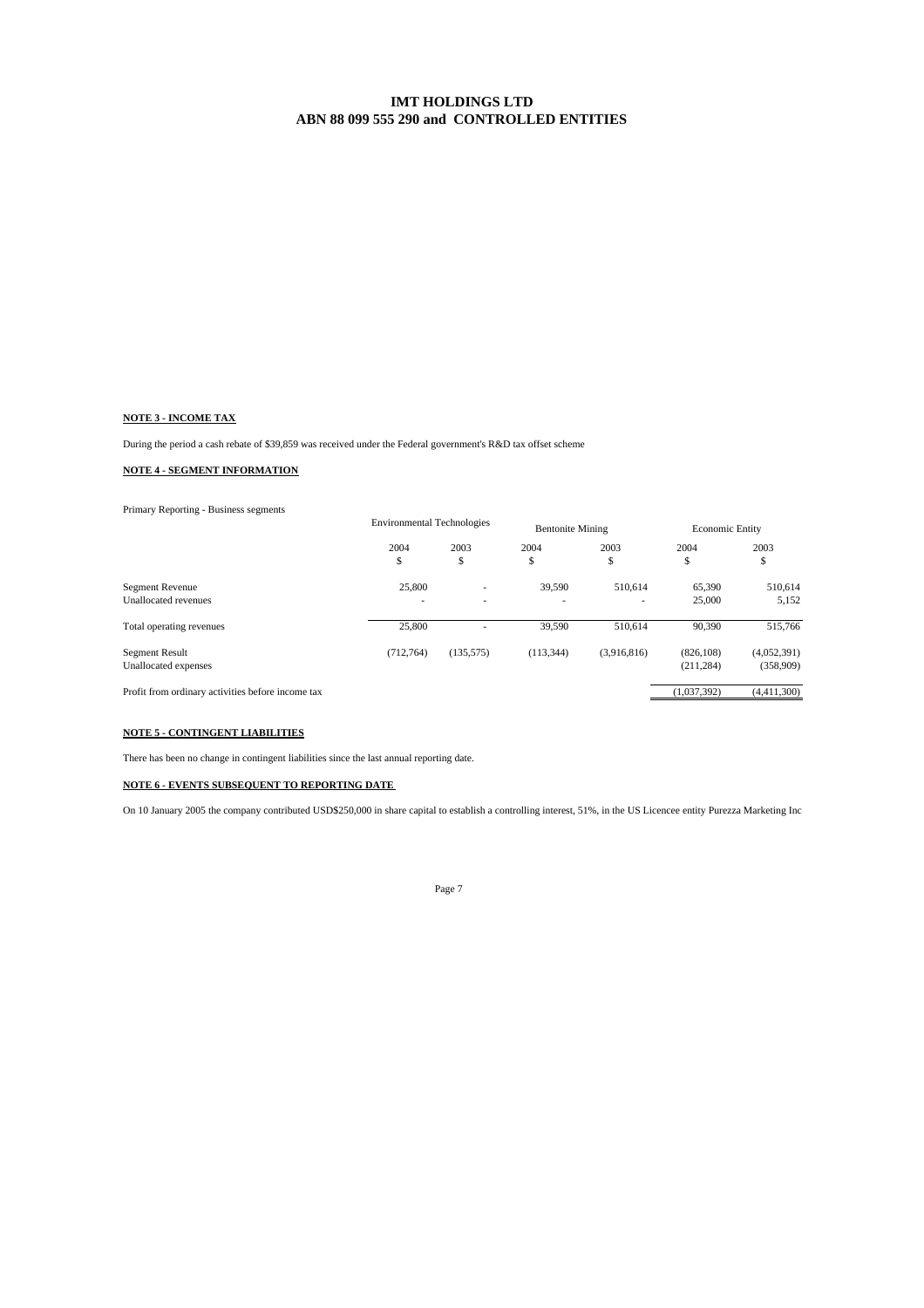# **DIRECTORS' DECLARATION**

The directors of the company declare that:

- (a) the financial statements and notes set out on pages 3 to 7
	- (i) comply with Accounting Standard AASB 1029 : Interim Financial Reporting and the Corporations Regulations 2001; and
	- (ii) give a true and fair view of the financial position of the economic entity's financial position as at 31 December 2004 and its performance, as represented by the results of its operations and its cash flows, for the half-year ended on that date; and
- (b) in the directors opinion, there are reasonable grounds to believe that the company will be able to pay its debts as and when they become due and payable.

Signed in accordance with a resolution of the Board of Directors on 24 February 2005.

aman

Dr David Garman Chairman